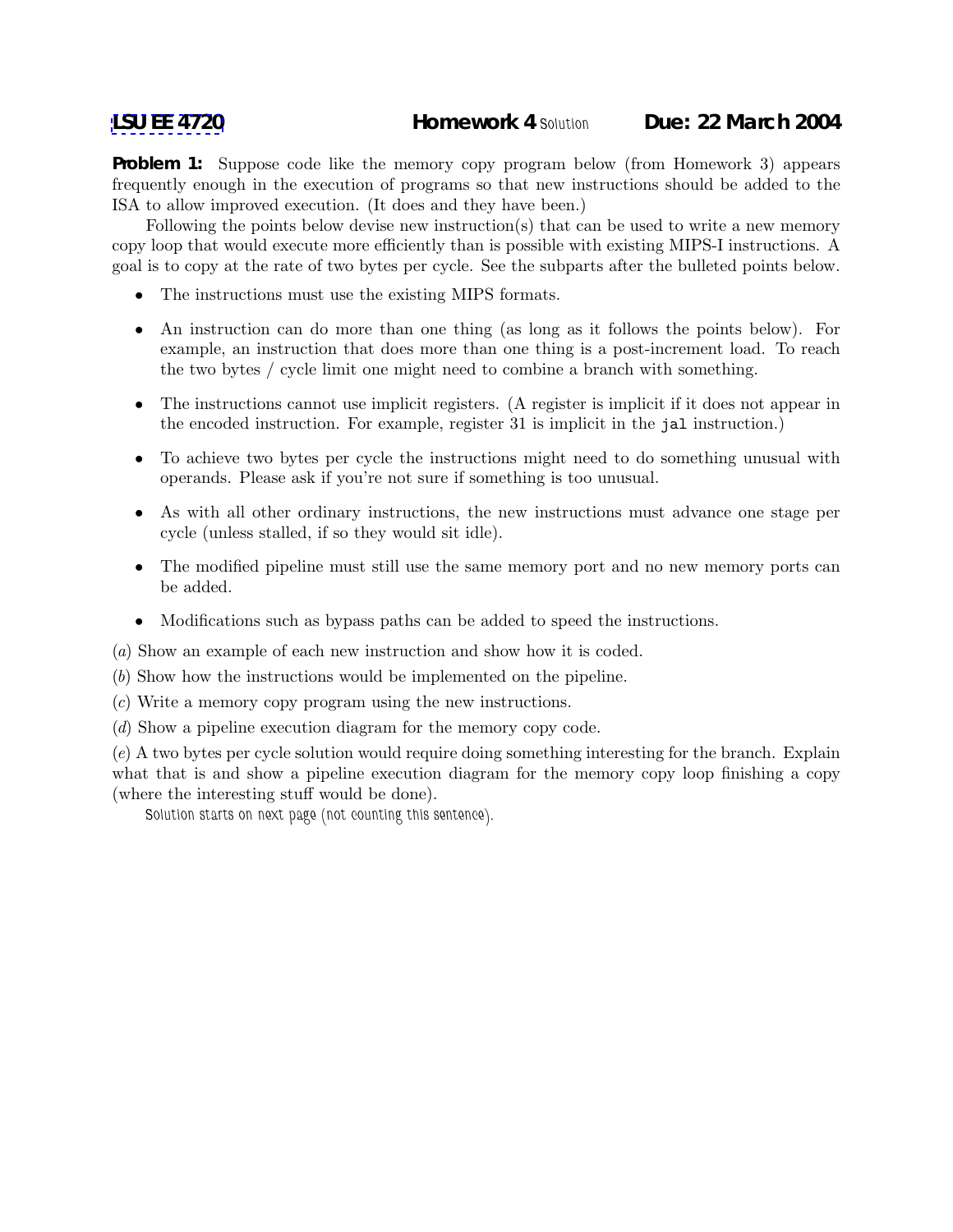*The solution adds two instructions, an indexed-looping (IL) load, and an indexed-incrementing (II) store:*

```
($s0) lw,il $t0, ($a2-$s0)
($s0-) sw,ii ($a3-$s0), $t0
```
*The IL load, a Format R instruction, has two source operands, a base (*rs*, in the example* a2*) and an index (*rd*, in the example* s0*), and a destination (*rt*, in the example* t0*).*

*If the index is zero the instruction does nothing (it acts like a* nop*). If the index is non-zero then it loads the value at address base - index (in the example* a2-s0*) into register* rt*. It also does a delayed control transfer to its own address (it branches to itself). In the example, the* lw,il *will jump to itself (with* sw,il *executing in the delay slot). Note that the* rd *register works something like a predicate, which is why it is written using the syntax of predicated instructions (the* (s0) *at the start of the instruction).*

*The indexed-incrementing store is also a Format R instruction, it has three source operands, a base (*rs*), an index (*rd*), and a store value (*rt*). If the index is zero the instruction does nothing. Otherwise, it stores the* rt *value at address* rsv - rdv *and it writes register* rd *with* rdv - 4*. (Unlike most other MIPS instructions, a single register field (*rd*) is being used to specify both a source and destination.) Note that the* lw,il *and* sw,ii *instructions compute their effective addresses in the same way but that the* sw,ii *decrements the index while the* lw,il *does not change the index.*

*The program below uses the new instructions to copy a region of memory. The program starts with the same register values (*a0*,* a1*, and* a2*) as the original program and does the same thing. Unlike the original program it uses two instructions before the loop. The first computes the size of the region to copy. The second computes the end of the region to copy data to. (The end of the region to copy data from is already provided, in* a2*.) The loop label (*LOOP*) is* shown for illustrative purposes, but the assembler ignores it because the  $1w$ , il always branches to itself.)

```
# $a0 Start address of region to copy.
# $a1 Address of memory to copy to.
# $a2 Address at end of region to copy. (Don't copy $a2, do copy $a2-4.)
 sub $s0, $a2, $a2 # Size of region to copy.
 add $a3, $a1, $s0 # Address at end of region to copy to.
LOOP:
 ($s0) lw,il $t0, ($a2-$s0) # Load word and branch if $s0 not zero.
($s0-) sw,ii ($a3-$s0), $t0 # Store and decrement $s0.
# Same program, with pipeline execution diagram.
# Cycle 0123456789
sub $s0, $a2, $a2 IF ID EX ME WB
add $a3, $a1, $s0 IF ID EX ME WB
LOOP:
($s0) lw,il $t0, ($a2-$s0) IF ID EX ME WB (1st iteration)
                               IF ID EX ME WB (2nd iteration)
($s0-) sw,ii ($a3-$s0), $t0 IF ID EX ME WB (1st iteration)
                                    IF ID EX ME WB (2nd iteration)
```
# Cycle 0123456789

*The diagram below shows how the new instructions might be implemented, changes are shown in blue. A third read port is added to the register file so that the store instruction can read the index, base, and store value simultaneously. A comparison unit is added to the ID stage to check for the end of loop condition (index zero); note that several bypass connections are needed. A decrementer (-4) is added to the EX stage (used by* sw,ii*) and pipeline latch registers are added to pass the new value of the index down the pipeline.*

*The cycle numbers, in purple show when the labeled lines will be used for the pipeline execution diagram above.*